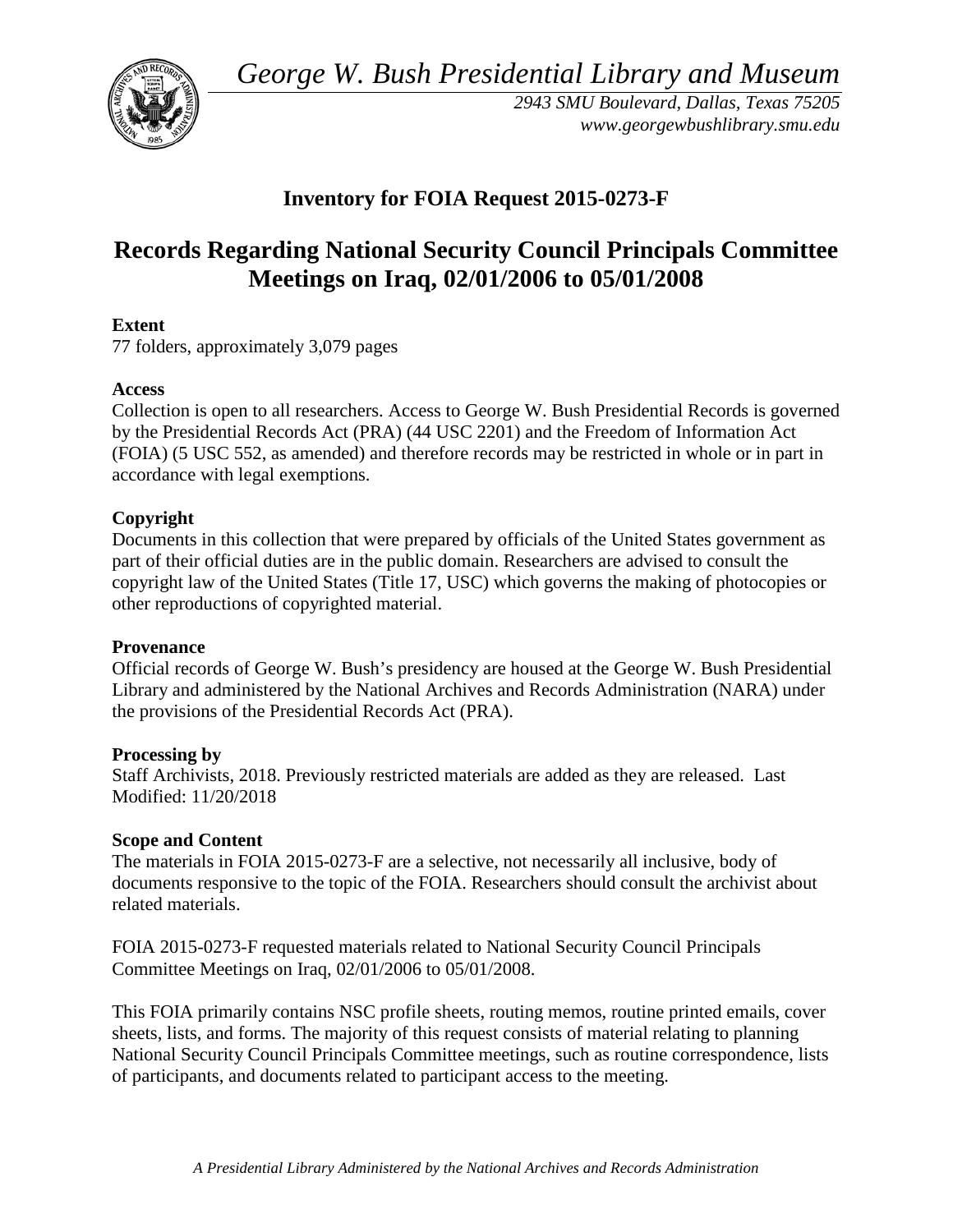It should be noted that many of the documents in this FOIA have been closed due to National Security classification and/or exemptions of the Freedom of Information Act.

#### **System of Arrangement**

The materials in FOIA 2015-0273-F are a systematic body of documents responsive to the topic of the FOIA. Researchers should consult an archivist about related materials.

Documents responsive to this FOIA were found in these collection areas – Staff Member and Office Files.

Staff Member and Office Files are maintained at the folder level by staff members within their individual offices and document all levels of administration activity.

 responsive to the subject area. Staff Member and Office Files are processed at the folder level, that is, individual documents are not selected and removed from a folder for processing. While this method maintains folder integrity, it frequently results in the incidental processing of documents that are not wholly

The following is a list of documents and folders processed in response to FOIA 2015-0273-F:

#### **Box 1**

#### **Staff Member Office Files**

National Security Council – Records and Access Management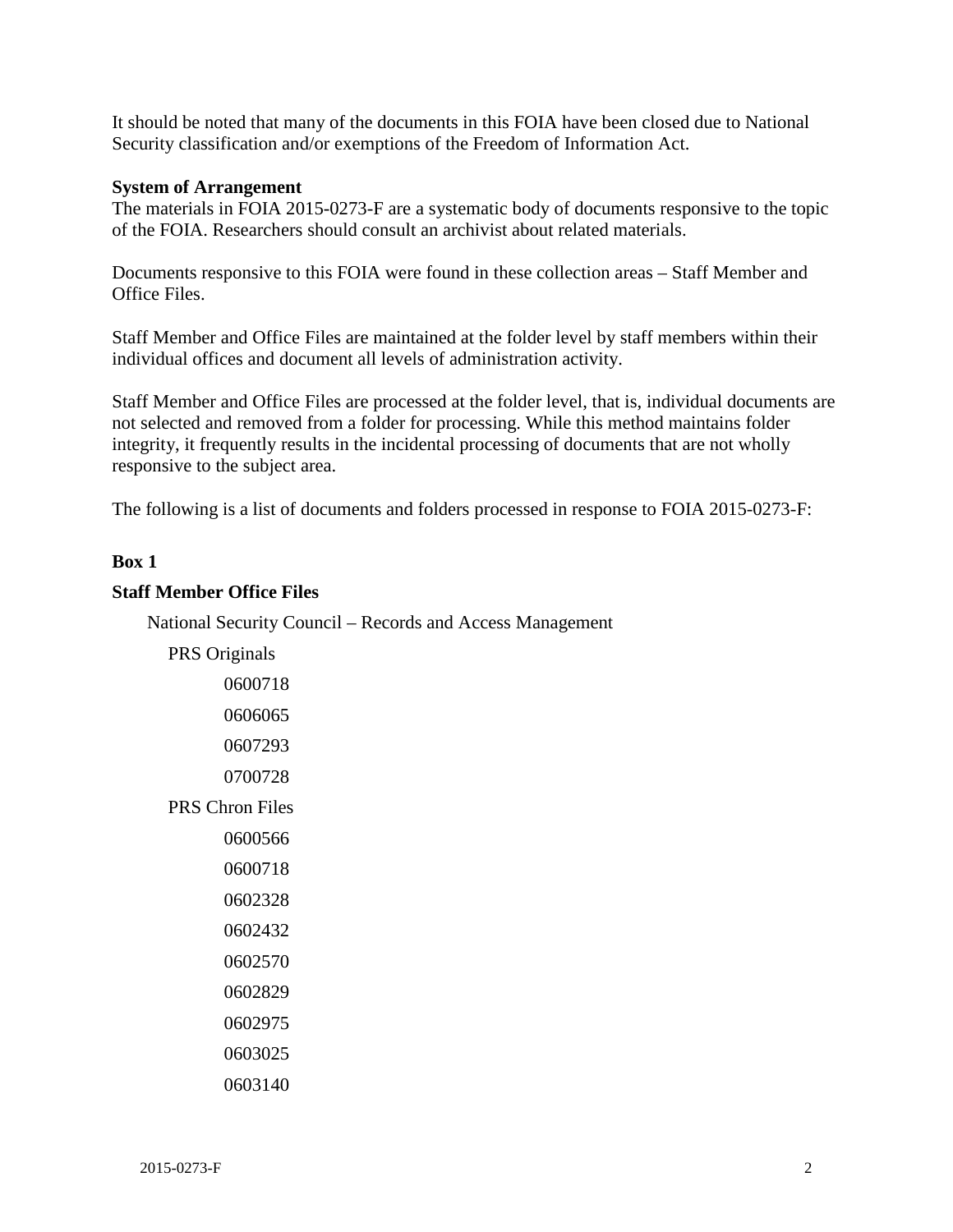| 0603880 |
|---------|
| 0603986 |
| 0604158 |
| 0604511 |
| 0605021 |
| 0605143 |
| 0606611 |
| 0606943 |
| 0607205 |
| 0607316 |
| 0607348 |
| 0700965 |
| 0701076 |
| 0701188 |
| 0704202 |
| 0704229 |
| 0704231 |
| 0704856 |
| 0705680 |
| 0705683 |
| 0800260 |

#### **Box 2**

National Security Council – Records and Access Management

PRS Chron Files

White House Counsel's Office

General Files - Confidential Files

PC – Iraq

National Security Council - Executive Secretary, Office of the

PC and DC Meeting Files

PC - Iraq, 02/02/2006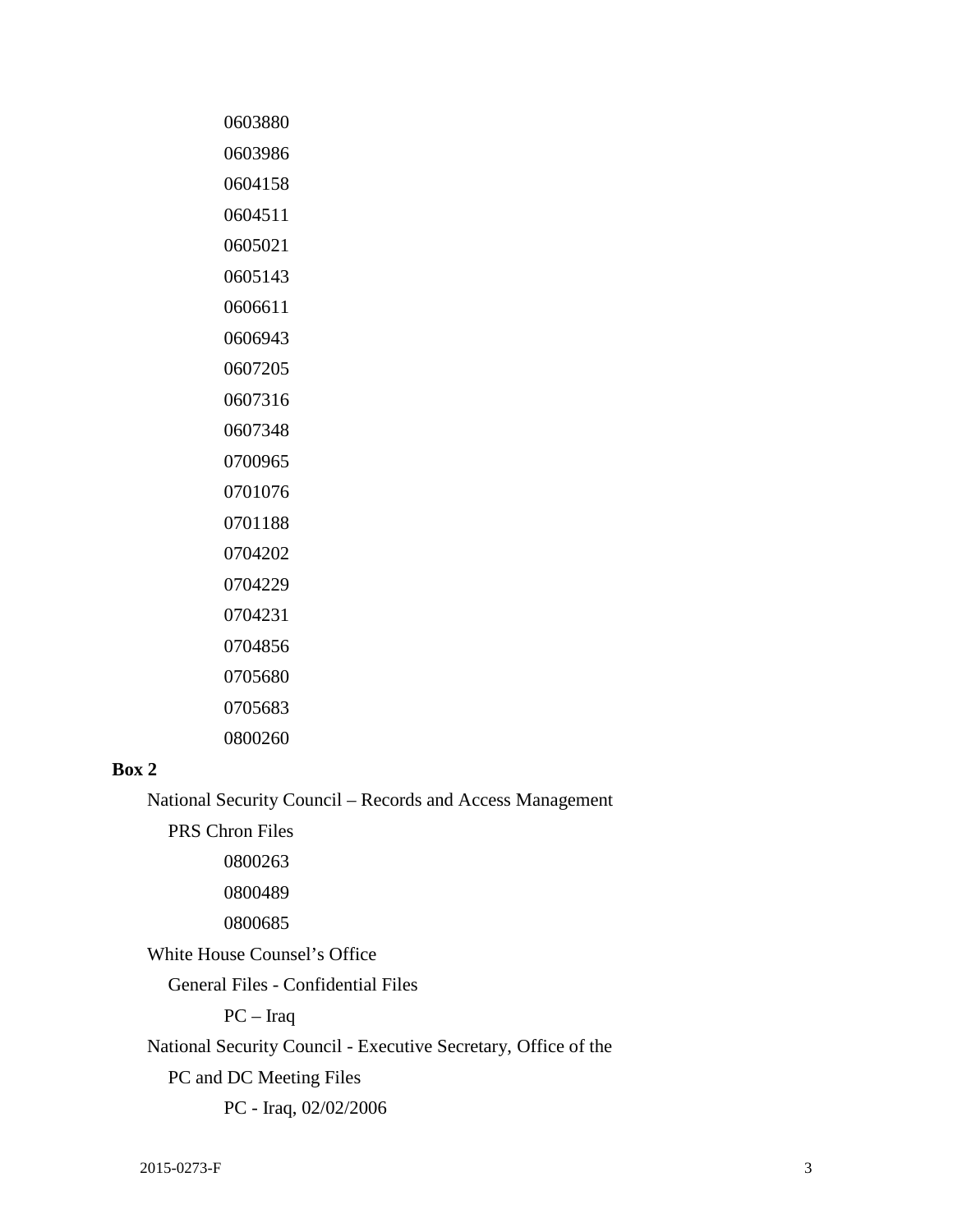- PC Iraq, 04/21/2006
- PC Iraq, 05/18/2006
- PC Iraq, 05/26/2006
- PC Iraq, 07/06/2006
- PC Iraq, 09/08/2006
- PC Iraq, 10/26/2006
- PC Iraq, 11/22/2006
- PC Iraq, 12/05/2006
- PC Iraq, 12/07/2006
- PC Iraq, 12/27/2006
- PC Iraq, 01/04/2007
- PC Iraq, 02/15/2007
- PC Iraq, 03/01/2007
- PC Iraq, 07/12/2007
- PC Iraq, 07/26/2007
- PC Iraq, 08/30/2007

National Security Council - Iraq and Afghanistan

O'Sullivan, Meghan

Notebook 10 - 11/22/2006, PC on Iraq Review

National Security Council - National Security Advisor, Office of

Hadley, Stephen

Iraq PCs Iraq PC/NSC/Maliki SVTC Summaries, F-006

#### **Box 3**

National Security Council - Records and Access Management

PC Meetings

- PC Iraq, 02/02/2006
- PC Iraq, 04/21/2006
- PC Iraq, 05/18/2006
- PC Iraq, 05/26/2006
- PC Iraq, 06/06/2006
- PC Iraq, 07/06/2007
- PC Iraq, 07/11/2006